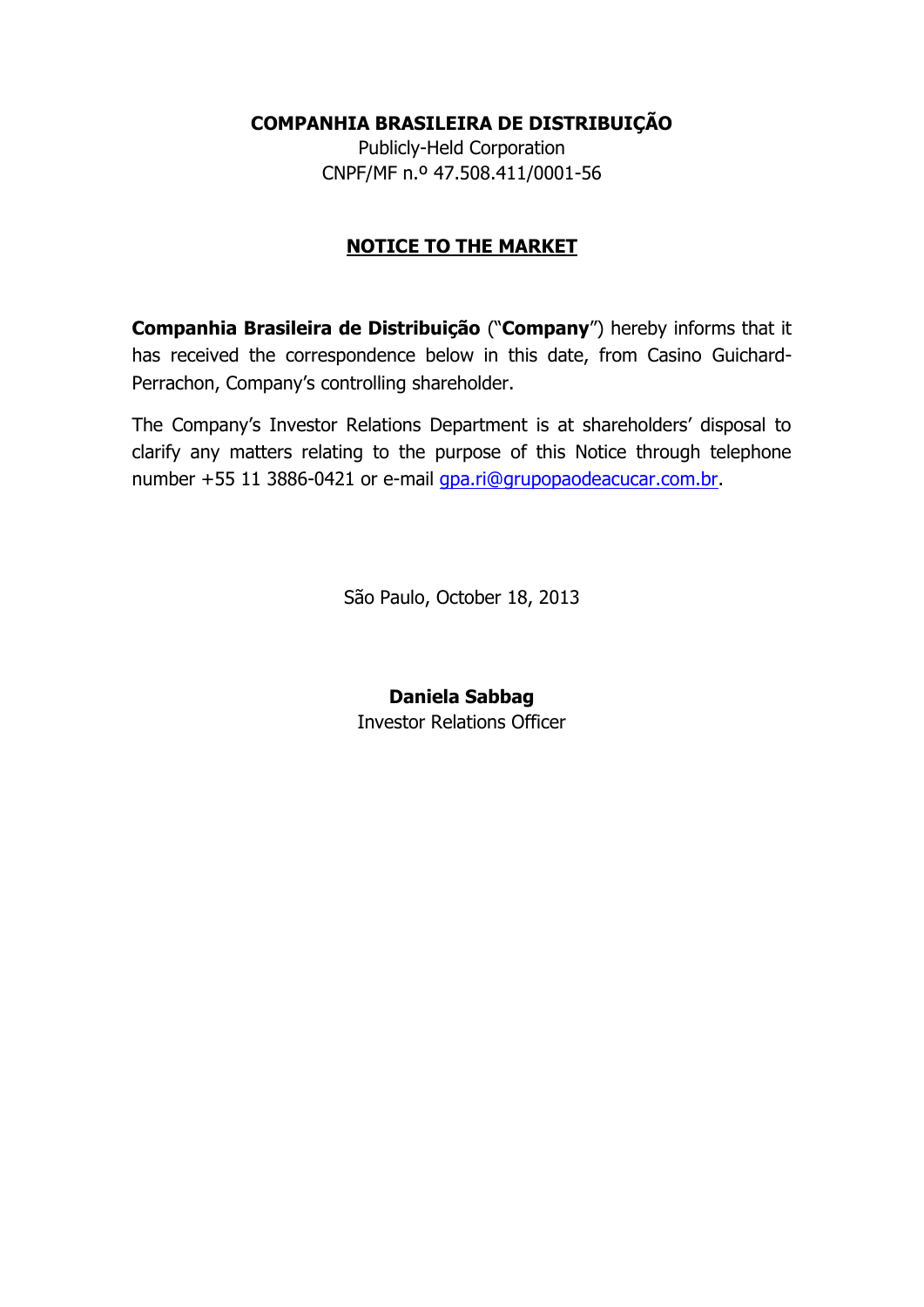To

## **Companhia Brasileira de Distribuição ("CBD")**

Avenida Brigadeiro Luis Antônio, 3142 01402-901 – São Paulo, SP – Brazil

Attn.: **Mr. Eneas Pestana and Ms. Daniela Sabbag** Chief Executive Officer and Investor Relations Officer Tel.: 55 11 3886-0421 e-mail: gpa.ri@grupopaodeacucar.com.br

## **Re: Conclusion of the Swap Agreement and Disclosure of Information Regarding Material Shareholding**

Dear Sirs,

Pursuant to Article 12 of CVM Instruction No. 358/02, Casino, Guichard-Perrachon, a joint-stock company headquartered at 1, Esplanade de France – 42000 Saint-Etienne, France ("Casino"), Segisor, a company headquartered at 1, Esplanade de France, Saint-Etienne - 42000, Saint-Etienne, France, and enrolled with the Brazilian Corporate Taxpayer File (CNPJ/MF) under No. 05.710.423/0001-49 ("Segisor"), and Sudaco Participações Ltda., a limited liability company headquartered at Rua Libero Badaró, 293, 27º andar, cj. D, 70, São Paulo – SP, enrolled with the Brazilian Corporate Taxpayer File (CNPJ/MF) under No. 07.821.866/0001-02, and investment vehicles related to Casino (altogether the "Casino Group"), and in complement to the material fact disclosed by CBD on September  $6<sup>th</sup>$ , 2013, as well as the notice to the market dated as of September  $9<sup>th</sup>$ , 2013, hereby inform you of what follows:

- (i) The period of fifteen (15) days from the publication of the approval without restrictions by the Superintendence-General of CADE, published in the Federal Official Gazette on October  $1<sup>st</sup>$ , 2013, in accordance with article 122 of the Administrative Council for Economic Defense ("CADE") for the submission of the appeal or challenge by CADE's Tribunal has expired yesterday, permitting thus the conclusion of the swap of the remaining portion of preferred shares issued by CBD for shares issued by Wilkes Participações S.A. ("Wilkes"), in accordance with the terms of the Swap Agreement entered into by Casino Group and Mr. Abilio dos Santos Diniz jointly with its related parties ("AD Group") on September  $6<sup>th</sup>$ , 2013.
- (ii) Accordingly, on the date hereof, eleven million, two hundred and twenty-nine thousand and seventy-five (11,229,075) preferred shares of